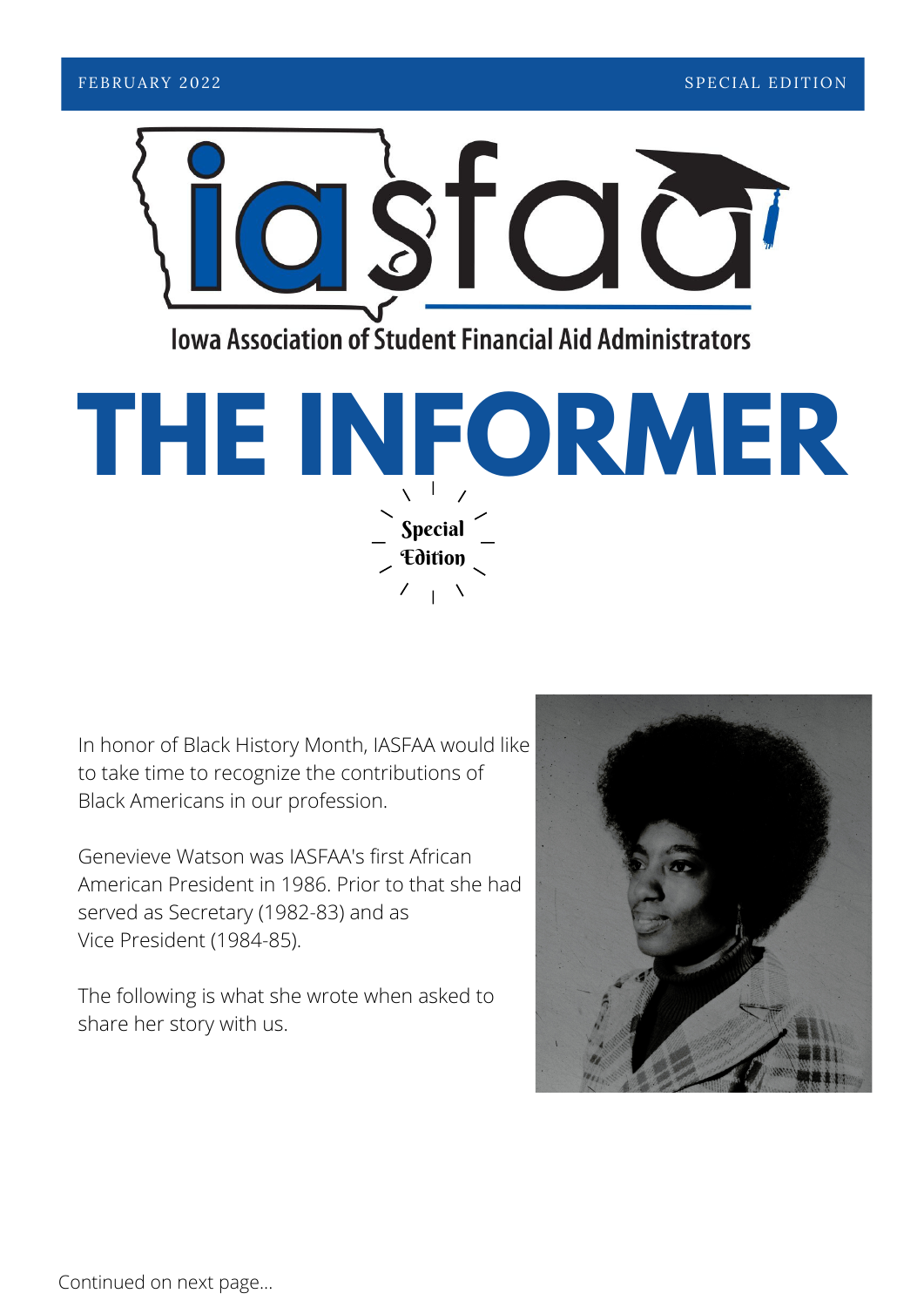"You are no less than anyone and you are no better than anyone." These words, repeated by my parents to their eleven children, are the guiding principle for my humble and respectful being. I grew up in a very rural (farm) town in northeast Louisiana during the 1950s and 1960s. Living the sharecropping farm life, my father often shared that "knowing your place" was viewed as the necessity for survival in a White-controlled environment where racism was openly displayed. Having been educated in the welcoming environment of all Black elementary, high school and college settings, the teaching was to "always remember that because of the color of your skin you are expected to know more and do more than others to be successful in life".

When my husband was invited to earn his Masters degree in Education from Drake University, it was a cultural shock relocating to a predominantly White environment in Des Moines, IA. Recently graduated from Grambling State College (one of the Historically Black Colleges and Universities), it was a challenging transition to operating within an environment where "hidden" racism was displayed. The survival tactics from the South were resourceful; to reconnect with one of the local Black churches, associate with the Black Greek organizations and develop friendships with persons within the Black community.

The summary of experience included working in the cotton fields and tutoring college students in an on-campus work-study job. With such limited experience, it just seemed fitting that Drake University was the designated place where I should be employed. Even so, the audacity to refuse to take the skill assessments offered by Human Services for entry into the clerical assistant field seemed the right thing to do. Yet, the VP of Student Affairs, Dr. Donald V. Adams took a chance and hired me to work in the Federal Trio Special Services program. A few years later, Dr. Mary Haldane, Director of Financial Aid offered the opportunity for me to change positions and work as one of the Assistant Directors in her office.

As a mentor, Mary provided resources and opportunities to learn federal financial aid regulations, guidelines and processes. She supported my involvement in state, regional and national student financial aid associations, to interact with other financial aid colleagues. I was elected to serve office for a number of IASFAA positions, including President. I enjoyed active participation with MASFAA and NASFAA, especially the opportunity to connect with Black colleagues from other states and the Federal Department of Education.

Continued on next page...